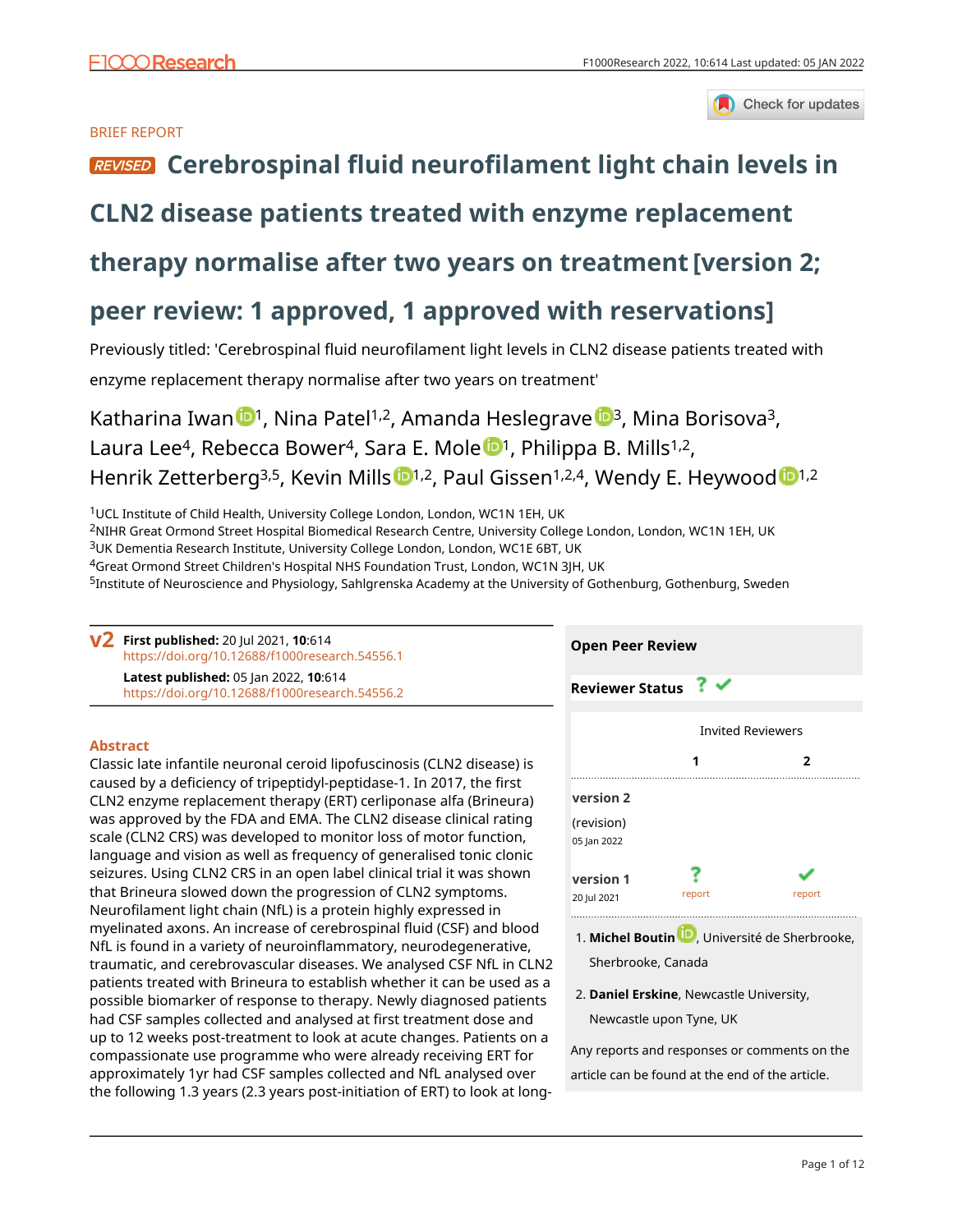term changes.

All newly diagnosed patients we investigated with classical late infantile phenotype had high NfL levels >2000 pg/ml at start of treatment. No significant change was observed in NfL up to 12 weeks post-treatment. After one year of ERT, two out of six patients still had high NfL levels, but all patients showed a continued decrease, and all had low NfL levels after two years on ERT. NfL levels appear to correspond and predict improved clinical status of patients on ERT and could be useful as a biomarker to monitor neurodegeneration and verify disease modification in CLN2 patients on ERT.

#### **Keywords**

Neuronal Ceroid lipofuscinosis, Enzyme replacement therapy, Neurofilament light



This article is included in the [UCL Child Health](https://f1000research.com/gateways/uclchildhealth)

gateway.

#### **Corresponding author:** Wendy E. Heywood [\(wendy.heywood@ucl.ac.uk\)](mailto:wendy.heywood@ucl.ac.uk)

**Author roles: Iwan K**: Data Curation, Formal Analysis, Writing – Review & Editing; **Patel N**: Data Curation; **Heslegrave A**: Formal Analysis, Writing – Review & Editing; **Borisova M**: Formal Analysis; **Lee L**: Data Curation, Resources; **Bower R**: Data Curation, Resources; **Mole SE**: Conceptualization, Writing – Review & Editing; **Mills PB**: Resources, Writing – Review & Editing; **Zetterberg H**: Resources, Visualization, Writing – Review & Editing; **Mills K**: Resources; **Gissen P**: Data Curation, Investigation, Methodology, Resources, Writing – Original Draft Preparation, Writing – Review & Editing; **Heywood WE**: Conceptualization, Formal Analysis, Funding Acquisition, Project Administration, Visualization, Writing – Original Draft Preparation, Writing – Review & Editing

**Competing interests:** Henrik Zetterberg has served on scientific advisory boards and/or as a consultant for Alector, Eisai, Denali, Roche Diagnostics, Wave, Samumed, Siemens Healthineers, Pinteon Therapeutics, Nervgen, AZTherapies, CogRx and Red Abbey Labs, has given lectures in symposia sponsored by Cellectricon, Fujirebio, Alzecure and Biogen, and is a co-founder of Brain Biomarker Solutions in Gothenburg AB (BBS), which is a part of the GU Ventures Incubator Program (outside submitted work). Sara E. Mole receives funding from Biomarin to support the NCL mutation database.

**Grant information:** This study has been funded by the Batten Disease Support and Research Association (BDSRA) and Great Ormond Street Biomedical Research centre. Medical Research Council (Grant No MR/R025134/1) supported research (S.E.M.). *The funders had no role in study design, data collection and analysis, decision to publish, or preparation of the manuscript.*

**Copyright:** © 2022 Iwan K *et al*. This is an open access article distributed under the terms of the [Creative Commons Attribution License,](http://creativecommons.org/licenses/by/4.0/) which permits unrestricted use, distribution, and reproduction in any medium, provided the original work is properly cited.

**How to cite this article:** Iwan K, Patel N, Heslegrave A *et al.* **Cerebrospinal fluid neurofilament light chain levels in CLN2 disease patients treated with enzyme replacement therapy normalise after two years on treatment [version 2; peer review: 1 approved, 1 approved with reservations]** F1000Research 2022, **10**:614 <https://doi.org/10.12688/f1000research.54556.2>

**First published:** 20 Jul 2021, **10**:614<https://doi.org/10.12688/f1000research.54556.1>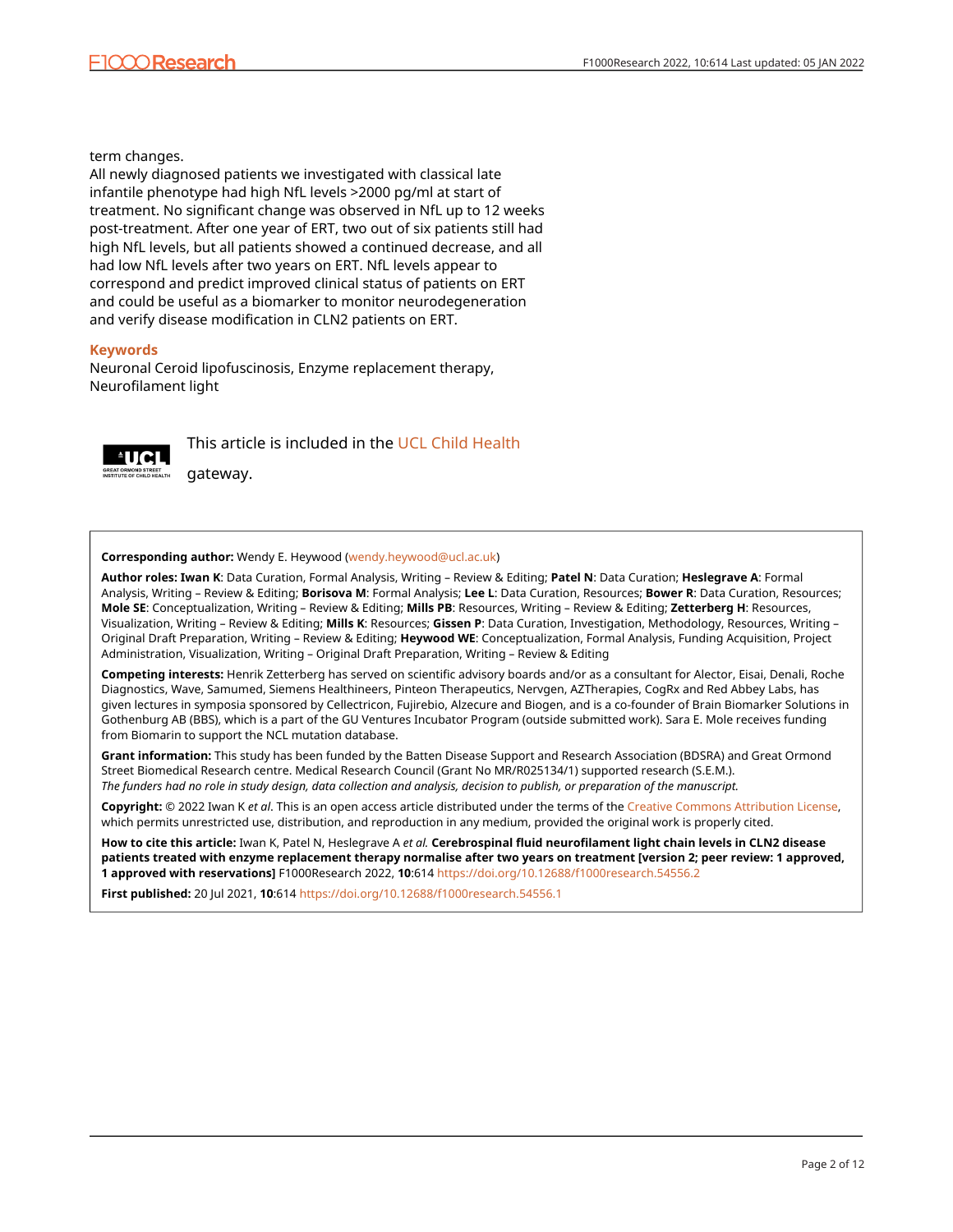#### REVISED Amendments from Version 1

- The title has been changed include 'chain'.
- Nfl assay metric data has been added to the end of samples section. LLOD = 0.038PG/ML, LLOQ = 0.174PG/ML. Low QC was 4.46 pg/ml and high QC was 153 pg/ml.
- Analysis section has been updated to say results were downloaded from the UCL data repository.
- The  $n = 5$  was corrected to  $n = 6$  in the results and discussion.
- The patient/sample numbers were updated to be sequential in Table 1, in Figures 1 and 2 and in the data set available from the UCL repository. Three patient identifiers were corrected in the results and discussion section 1488 to 3 1498 to 4 and 1128 to 9.
- The URL for the UCL dataset was updated accordingly.

Any further responses from the reviewers can be found at the end of the article

#### Introduction

Classic late infantile neuronal ceroid lipofuscinosis (CLN2 disease) is the second most common type of neuronal ceroid lipofuscinosis (NCL), a group of inherited progressive neurodegenerative diseases in children.<sup>[1](#page-6-0)</sup> The classical form of CLN2 disease presents in most patients with early language delay followed by onset of seizures at around three years of age, ataxia, motor and cognitive decline, loss of vision, with death by early adolescence. Atypical forms of CLN2 exist, where patients may present at an older age and with much slower pace of neurodegeneration.<sup>[2](#page-6-0)</sup> It is estimated that atypical patients constitute 10-20% of the total CLN2 patient cohort, although this may vary in different populations.

In the UK, 5-6 children are diagnosed with CLN2 disease each year, and it is estimated that 30-50 children are currently living with the disease.<sup>[3](#page-6-0)</sup> CLN2 disease is caused by mutations in the tripeptidyl peptidase 1 (*TPP1*) gene, which result in either loss or deficiency of the TPP1 lysosomal hydrolase. TPP1 deficiency leads to the characteristic autofluorescent neuronal ceroid lipofuscin accumulation of NCL.[4](#page-6-0)

Brineura (cerliponase alfa) is a human recombinant form of TPP1 enzyme replacement therapy (ERT) that was approved for treatment in the US and EU in 2017. It is administered as an intracerebroventricular infusion every two weeks. $\overline{S}$  The effect of ERT on functional decline can be measured using the CLN2 Disease Clinical Rating Scale (CLN2 CRS).<sup>[6](#page-6-0)</sup> Patients on ERT are less likely to have an unreversed two-point decline in a combined motor and language function score when compared to untreated patients.<sup>[5](#page-6-0)</sup> Currently the only way to monitor treatment is through the CLN2 CRS as there are no biomarkers used to monitor neurodegeneration. In this study, we measured neurofilament light (NfL) a known biomarker of neuroaxonal damage and degeneration $\ell$  in patients undergoing ERT either in the initial 18 weeks of treatment or, in another cohort of patients, who were receiving ERT for at least one year, in whom we monitored NfL over the following 12-18 month period. This allowed us to determine the timing of the response of NfL levels in patients on ERT.

#### **Methods**

#### Ethical statement

The collection of samples for this study has ethical approval (13/LO/0168; IRAS ID 95005; London-Bloomsbury Research Ethics Committee) and Health Research Authority (HRA) approval and all participants provided informed written consent to participate. The study was conducted between May 2019 to October 2020 at Great Ormond Street hospital, UCL Institute of Child Health and UCL Dementia Research Institute.

#### Samples

All patients were receiving intraventricular infusion of Brineura (cerliponase alfa) from BioMarin pharmaceutical.<sup>[8](#page-6-0)</sup> Samples were collected for two groups of patients. A short-term/acute change (n = 5) group consisted of samples from patients at first dose of ERT and followed from 20-80 days after the start of treatment. A long-term group  $(n = 6)$  consisted of samples collected from patients who had been receiving ERT for approximately one year. Samples were collected over an additional 12-18 month period from one year of ERT. CLN2 score was performed as in Schulz et al,  $2018$ <sup>[5](#page-6-0)</sup> The lowest initial combined CLN2 score was 2 in the short-term group and 1 in the long-term group. All patients receiving Brineura infusions at Great Ormond Street Hospital were included into the study provided the families signed an informed consent form.

Ventricular CSF samples were acquired from surplus material taken for routine infection monitoring. Collected CSF was frozen at -80°C within 24 hours of collection. CSF NfL protein concentration was measured on a Simoa HD-X analyser using the Simoa NF-light Advantage assay kit (Quanterix, Billerica, MA) after being diluted  $100\times$ , as per manufacturer's instructions. The measurements were performed in one round of experiments using one batch of reagents with the analyst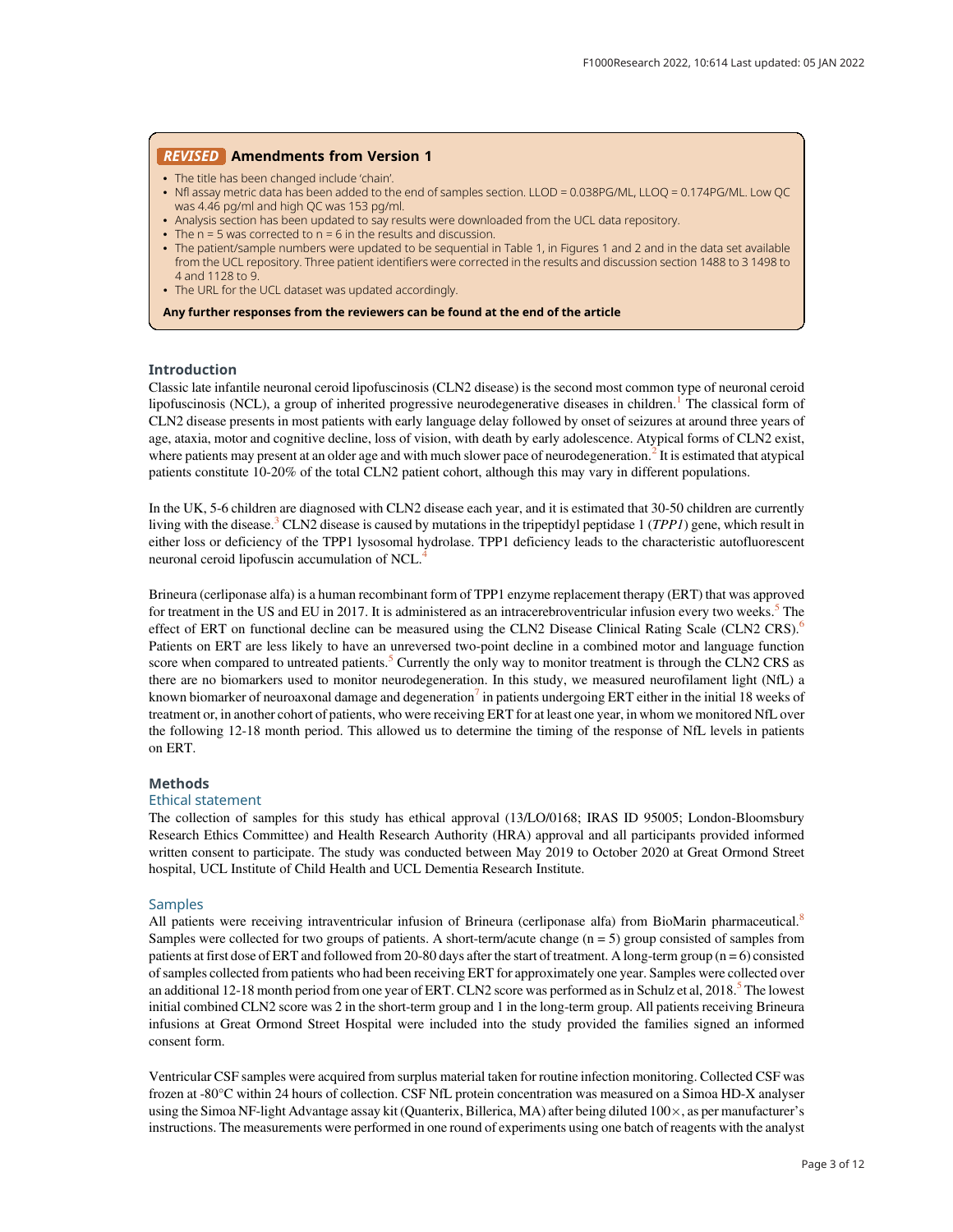<span id="page-3-0"></span>

|  | Severe adverse<br>reactions                                     |                  | 0U                            | Anaphylactic<br>reaction to<br>enzyme | <b>DU</b>                 | Device removed<br>Initial infusion.<br>Infection with<br>and replaced. | <b>DU</b>           | <b>OU</b>                 |                                                                      | 0U                                                                                     | <b>DU</b>                                                                                       | <b>DU</b>           | myoclonic jerks<br>after infusion<br>vomiting and | $\overline{c}$                                     | 0U                           |
|--|-----------------------------------------------------------------|------------------|-------------------------------|---------------------------------------|---------------------------|------------------------------------------------------------------------|---------------------|---------------------------|----------------------------------------------------------------------|----------------------------------------------------------------------------------------|-------------------------------------------------------------------------------------------------|---------------------|---------------------------------------------------|----------------------------------------------------|------------------------------|
|  | classical vs atypical<br>Disease subtype:                       |                  | Classical phenotype           | Classical phenotype                   | Classical phenotype       | Atypical phenotype                                                     | Classical phenotype | Classical phenotype       |                                                                      | seizures settled over last<br>Movement disorder and<br>Classical phenotype,<br>2 years | improvement observed<br>Classical phenotype,<br>Severe movement<br>disorder. Slight<br>with ERT | Classical phenotype |                                                   | Poorly controlled seizures<br>Classical phenotype, | Atypical phenotype           |
|  | Genetics<br>allele <sub>2</sub>                                 |                  | $p$ .(Cys365Tyr)<br>c.1094G>A | p.(Arg208*)<br>C.622C>T               | c.1678_1679del            | c.511G > C                                                             | $C.509 - 1G > C$    | $C.509 - 1G > C$          |                                                                      | p.Gly351Val<br>$C.1052G > T$ ,                                                         | $C.509 - 1G > C$                                                                                | C.509-1 G>C         | c.509-1 G>C                                       | c.509-1 G>C                                        | p.(Arg447His)<br>c.1340G > A |
|  | Genetics<br>allele <sub>1</sub>                                 |                  | p.(Arg208*)<br>C.622C > T     | $C.509 - 1G > C$                      | p.(Arg208*)<br>C.622C > T | p.(Arg208*)<br>C.622C > T                                              | c.509-1G>C          | p.(Arg127*)<br>C.379C > T |                                                                      | p.Gly351Val<br>$c.1052G > T$ ,                                                         | c.509-1G>C                                                                                      | C.509-1 G>C         | c.509-1 G>C                                       | $C.89 + 5G > A$                                    | $C.89 + 5G > C$              |
|  | measurement<br>most recent<br>score after<br>CLN2 L+M<br>로<br>르 |                  | $2 + 2$                       | $2 + 1$                               | $\overline{1}$            | $2 + 2$                                                                | $2 + 2$             | $2 + 2$                   |                                                                      | $0+1$                                                                                  | $1 + 2$                                                                                         | $0+0$               | $3 + 2$                                           | $0+0$                                              | $2 + 2$                      |
|  | measurement<br>Days from<br>first ERT to<br>first Nfl           |                  | $\circ$                       | $\circ$                               | $\circ$                   | 77                                                                     | $\circ$             | $\circ$                   | measurement<br>nths from<br>Months fron<br>first ERT to<br>first Nfl | თ,                                                                                     | 15                                                                                              | 15                  | $\overline{c}$                                    | $\overline{4}$                                     | $\overline{c}$               |
|  | language<br>motor<br>score<br>CLN <sub>2</sub><br>and           |                  | $2 + 2$                       | $2 + 2$                               | $\overline{1}$            | $2 + 2$                                                                | $2 + 2$             | $2 + 2$                   |                                                                      | $2 + 0$                                                                                | $1 + 2$                                                                                         | $1+1$               | $3 + 2$                                           | $0+1$                                              | $2 + 2$                      |
|  | (years)<br>Age at<br>start<br>of ERT                            |                  | 4                             | w                                     | 4                         | $\infty$                                                               | 4                   | 4                         |                                                                      | 4                                                                                      | 4                                                                                               | 5                   | $\overline{4}$                                    | 4                                                  | $\overline{1}$               |
|  | Sex                                                             |                  | Female                        | Female                                | Male                      | Male                                                                   | Female              | Male                      |                                                                      | Male                                                                                   | Female                                                                                          | Male                | Female                                            | Female                                             | Female                       |
|  | Patient                                                         | Short term group | $\overline{ }$                | $\sim$                                | w                         | 4                                                                      | S                   | $\circ$                   | Long term group                                                      | $\overline{1}$                                                                         | $\overline{c}$                                                                                  | $\overline{C}$      | $\overline{C}$                                    | G                                                  | $\infty$                     |
|  |                                                                 |                  |                               |                                       |                           |                                                                        |                     |                           |                                                                      |                                                                                        |                                                                                                 |                     |                                                   |                                                    |                              |

Table 1. Patient clinical information. Table 1. Patient clinical information.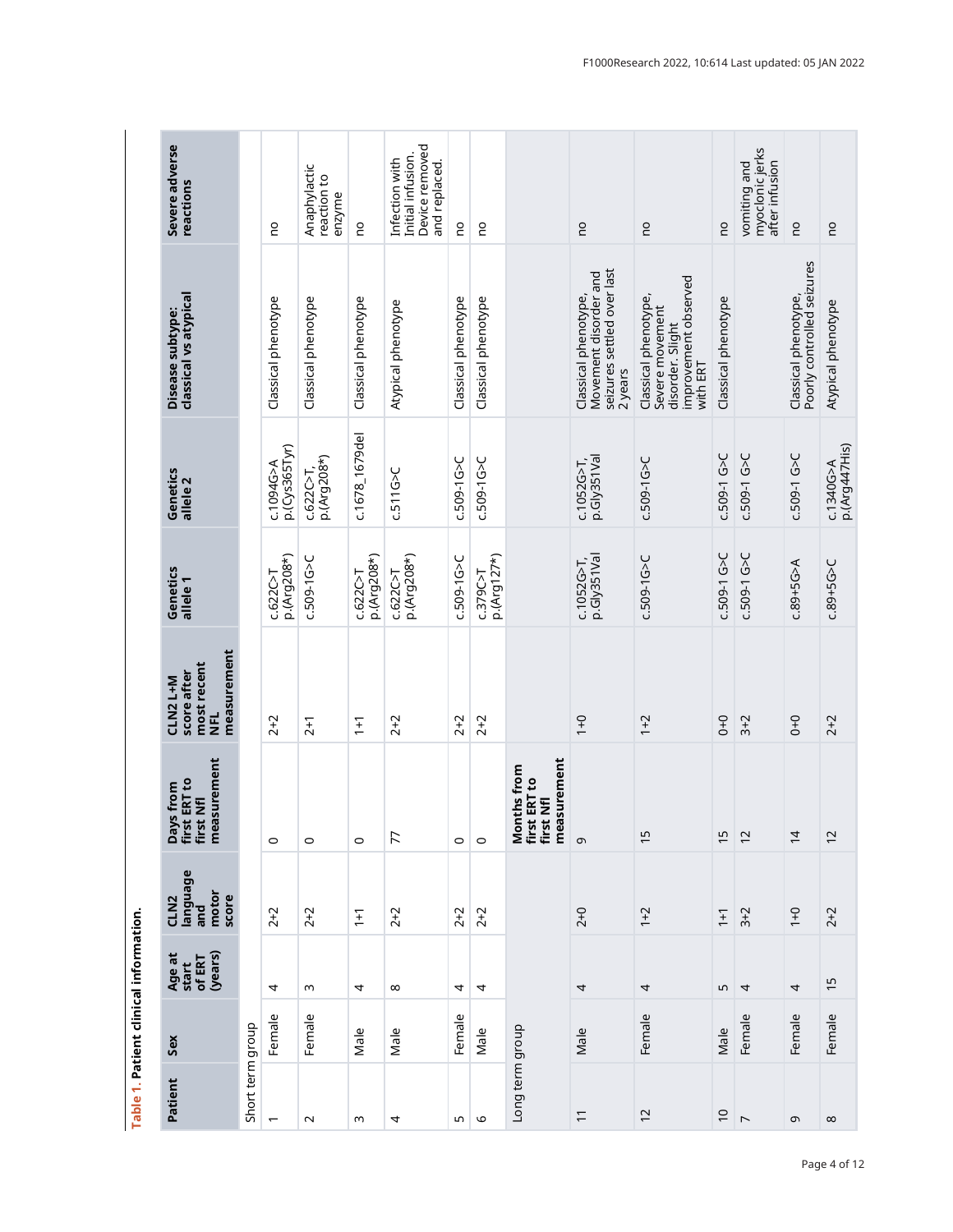blinded to clinical data. Intra-assay coefficients of variation, monitored using internal quality control samples, were 0.3-8.9%. LLOD = 0.038PG/ML, LLOQ = 0.174PG/ML. Low QC was 4.46 pg/ml and high QC was 153 pg/ml.

#### Analysis

Results were downloaded in the UCL data repository<sup>[15](#page-6-0)</sup> and data analysed using GraphPad Prism v 6 for statistical analysis. Non-parametric paired t-test was applied.

#### Results and discussion

NfL had first been suggested as a biomarker for future treatment-monitoring of CLN3 disease as elevated CSF (2096  $\pm$ 1202 pg/ml) has been observed in patients compared to controls  $(345 \pm 610 \text{ pg/ml})$ .<sup>[9](#page-6-0)</sup> Serum NfL concentration in CLN2 disease has been described to decrease with treatment in canine models and paediatric patients where levels were 48-fold higher than controls pre-treatment but decreased by 50% each year over more than three years of treatment. CSF NfL was monitored for the canine model and observed to correlate with serum NfL; however, the degree of change of NfL with disease progression was observed to be greater in CSF (by [10](#page-6-0)0%) than in serum  $(56\%)$ .<sup>10</sup> A healthy paediatric NfL range has so far not been defined. NfL is observed to increase with age with the lowest range observed for 20-25 year olds as  $\leq$ 300 pg/ml.<sup>[11](#page-6-0)</sup> Therefore, values above 300 pg/ml are likely pathological.

We describe here the analysis of two separate patient cohorts collected to assess short-term change  $(n = 6)$  and long-term change  $(n = 6)$  in clinical parameters and CSF NfL over 1-2 years after the first infusion of cerliponase alfa. We observed levels of NfL at the first infusion/baseline over 2000 pg/ml for all patients. Patient information is given in [Table 1.](#page-3-0)

In the first cohort of "treatment-naïve" patients, the post-treatment samples collected 2-3 weeks after the first cerliponase alfa infusion showed that NfL had decreased in two patients (Figure 1) but these values were still far higher than levels observed for patients on more than two years of ERT [\(Figure 2A](#page-5-0)). The other three patients showed either no change or an increase in NfL.

In this cohort of six patients, the patient (3) with the lowest combined language and motor CLN2 score had the highest NfL level. Patient 4 has an atypical form of the disease with later onset of symptoms and much slower progression and had the lowest initial NfL levels in this cohort, but this increased after start of treatment. This increase is likely due to NfL levels being affected by an intracerebroventricular (ICV) device infection and repeat surgery in this patient, as NfL is a non-specific marker of neuroinflammation.

The second (long-term ERT) cohort started their treatment prior to approval of Brineura and had been receiving infusions as part of a compassionate use programme for a year before collection of CSF. For this group CSF began to be collected from 299 days (~10 months) to 600 days (~1.64 years) after the start of treatment and then continued to be collected up to 990 days (2.7 years) post treatment. Most patients had lower levels of NfL that were in the normal adult range (<300pg/ml), apart from two patients. These two patients (1305 and 1306) had more severe movement disorders compared with the other patients. Improvement in involuntary movements temporarily correlated with a decrease of NfL over the next 18 months. Patient 9 has a particularly severe seizure disorder with poor response to pharmacotherapy. Their NfL level



Figure 1. CSF Nfl levels (pg/ml) in CSF, showing response of patients in the short term group at start of treatment and followed up from 11-84 days after.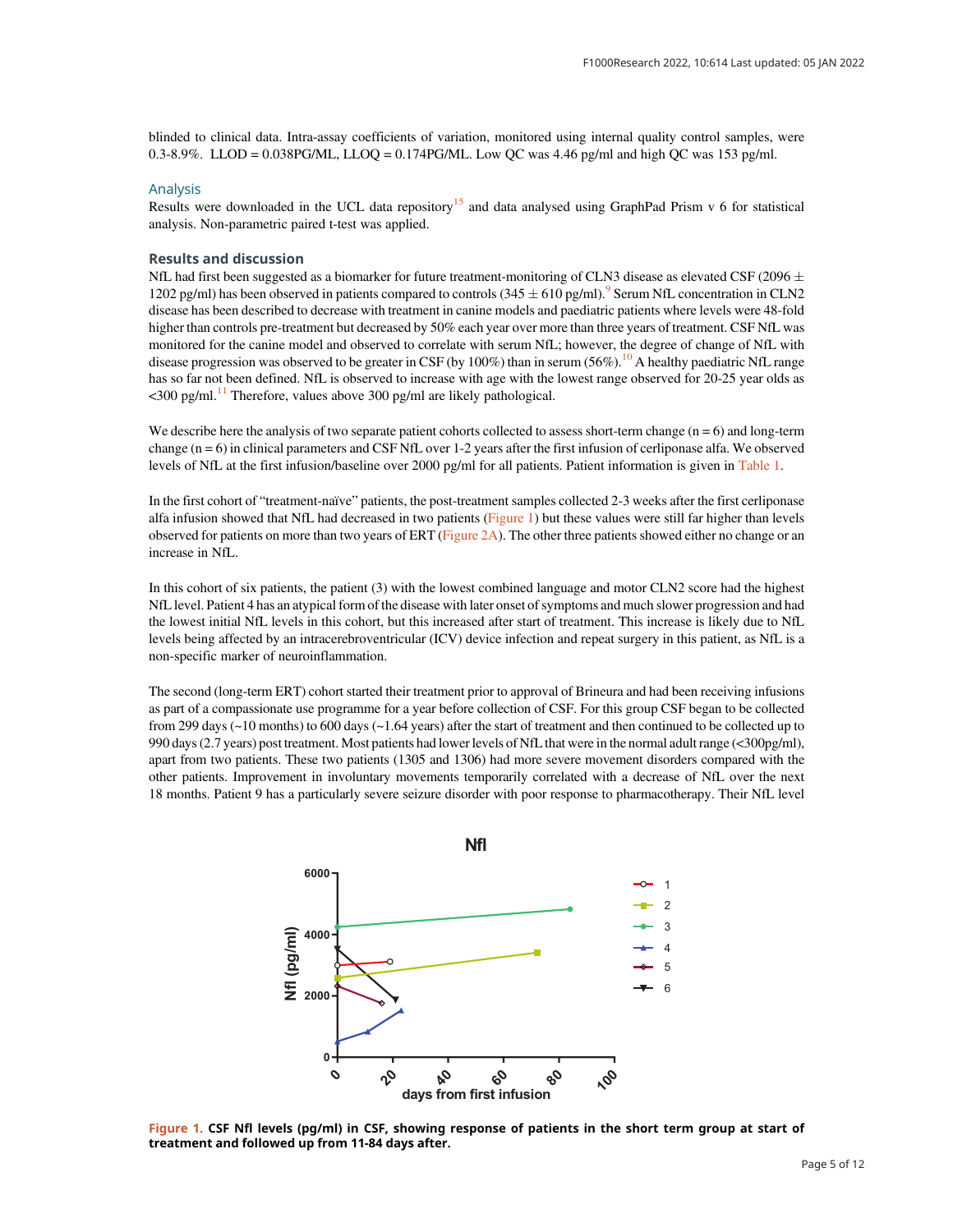<span id="page-5-0"></span>

Figure 2. CSF NFL levels in the long term group (A) Longer term changes in a separate cohort of patients from 299 (9-10 months) to 911 days (~2.5 yrs) post treatment. (B) Paired analysis of the median values of NFL at 1-1.15 of treatment vs 2.5-3 yrs treatment.  $* p < 0.05$  Wilcoxon paired t-test.

after one year of treatment was low suggesting that NfL level is not likely to be a useful biomarker of seizure control. This observation is supported by a previous study which reported that serum NfL was not altered in children with febrile seizures.<sup>12</sup> However, it had also previously been reported that NfL may reflect the contribution of seizure status to CLN3 disease severity.<sup>13</sup>

The lowest NfL levels in this cohort was in the atypical patient 667. For the long-term ERT cohort, the one-year NfL levels fluctuated moderately before dropping to their lowest levels at two years after start of ERT. When taking the median value of 1-1.5 yrs post-ERT and comparing with levels >2.5 years after ERT there was a significant decrease in NfL levels ( $p < 0.03$  by paired t-test (Figure 2B). This confirms previous observations where serum NfL levels were seen to continually decrease over three years on treatment.<sup>[10](#page-6-0)</sup> That study also revealed that some patients' early serum NfL levels (approximately two months post-ERT) increased and did not begin to decline until nearly one year on treatment. This previous study and our observations here for CSF NfL indicate that in some patients it may take up to a year to start seeing the positive effect of ERT on preventing axonal damage. Moreover, the complete normalisation of NfL levels is likely to take longer. Once the levels normalise, they are likely to stay in the normal range which corresponds to the stabilisation of the patients' clinical parameters.

#### Conclusions

CSF NfL levels are increased in CLN2 disease patients with lower levels observed in patients with an atypical phenotype therefore Nfl levels potentially indicate disease progression and show the effect of treatment with Brineura, correlating with the decline of neuroaxonal damage to very low levels after 2.8 years of ERT. However, in some patients we observed a delayed decline to low levels in Nfl compared to other CLN2 patients. CSF NfL may therefore be a good marker to identify these patients who could then receive an adjusted treatment regimen to achieve a faster improved clinical outcome. The results reported here are also relevant to interpretation of NfL changes with time in a clinical trial of potentially disease-modifying drug candidates in adult neurodegeneration.<sup>[14](#page-6-0)</sup>

#### Data availability Underlying data

UCL data repository: CSF Nfl results CLN2 disease. [https://doi.org/10.5522/04/14822463.](https://doi.org/10.5522/04/14822463)<sup>[15](#page-6-0)</sup>

The project contains CSF Nfl results for Group 1 and Group 2 (CSF Nfl CLN2 disease Iwan etal.xlsx).

Data are available under the terms of the Creative Commons Zero "No rights reserved" data waiver (CC0 1.0 Public domain dedication).

#### Acknowledgments

The authors would like to thank the Batten Disease Support and Research Association (BDSRA), USA, Noah's Hope/ Hope for Bridget and Drew's Hope for funding this project. All research at Great Ormond Street Hospital NHS Foundation Trust and UCL Great Ormond Street Institute of Child Health is made possible by the NIHR Great Ormond Street Hospital Biomedical Research Centre. The views expressed are those of the author(s) and not necessarily those of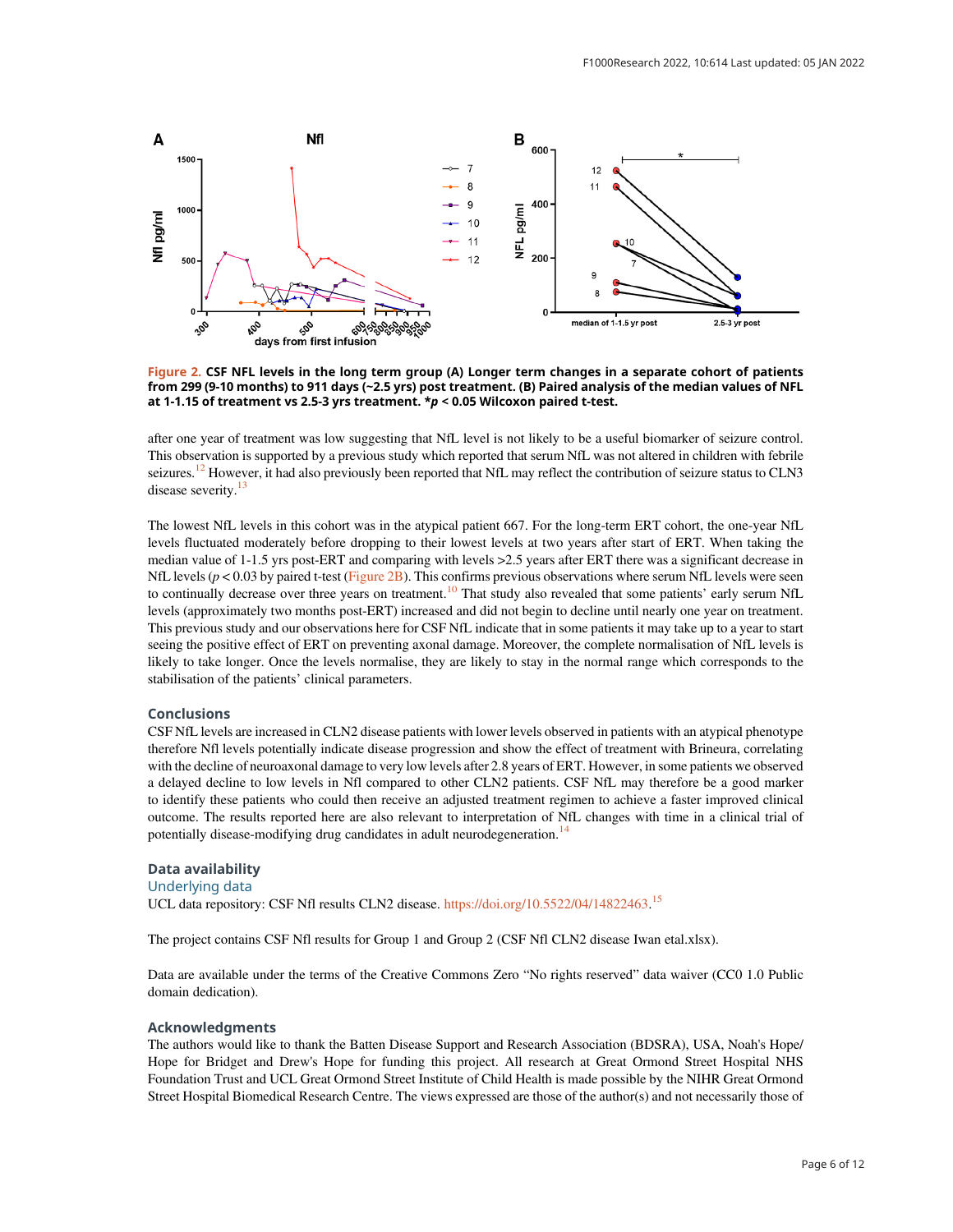<span id="page-6-0"></span>the NHS, the NIHR, or the Department of Health. UK Dementia Research Institute at UCL and a Wellcome Trust Multi-User Equipment Grant to Henrik Zetterberg and Amanda Heslegrave.

#### References

- 1. Kohlschütter A, Schulz A, Bartsch U, et al.: Current and Emerging Treatment Strategies for Neuronal Ceroid Lipofuscinoses. CNS Drugs. 2019; 33: 315–325. [PubMed Abstract](http://www.ncbi.nlm.nih.gov/pubmed/30877620)[|](https://doi.org/10.1007/s40263-019-00620-8)[Publisher Full Text](https://doi.org/10.1007/s40263-019-00620-8)[|](http://www.ncbi.nlm.nih.gov/pmc/articles/PMC6440934)[Free Full Text](http://www.ncbi.nlm.nih.gov/pmc/articles/PMC6440934)
- 2. Schmidtke C, et al.: Lysosomal proteome analysis reveals that CLN3-defective cells have multiple enzyme deficiencies associated with changes in intracellular trafficking. J Biol Chem. 2019; 294: 9592–9604. [PubMed Abstract](http://www.ncbi.nlm.nih.gov/pubmed/31040178)[|](https://doi.org/10.1074/jbc.RA119.008852)[Publisher Full Text](https://doi.org/10.1074/jbc.RA119.008852)[|](http://www.ncbi.nlm.nih.gov/pmc/articles/PMC6579452)[Free Full Text](http://www.ncbi.nlm.nih.gov/pmc/articles/PMC6579452)
- 3. Batten Disease Family Association: 2014; Vol. 2021.
- 4. Specchio N, Pietrafusa N, Trivisano M: **Changing Times for CLN2**<br>Disease: The Era of Enzyme Replacement Therapy. *Ther Clin Risk* Manag. 2020; 16: 213–222. [PubMed Abstract](http://www.ncbi.nlm.nih.gov/pubmed/32280231)[|](https://doi.org/10.2147/TCRM.S241048)[Publisher Full Text](https://doi.org/10.2147/TCRM.S241048)[|](http://www.ncbi.nlm.nih.gov/pmc/articles/PMC7127909)[Free Full Text](http://www.ncbi.nlm.nih.gov/pmc/articles/PMC7127909)
- 5. Schulz A, et al.: Study of Intraventricular Cerliponase Alfa for CLN2 Disease. *N Engl J Med*. 2018; **378**: 1898–1907.<br><mark>[PubMed Abstract](http://www.ncbi.nlm.nih.gov/pubmed/29688815) [|](https://doi.org/10.1056/NEJMoa1712649) [Publisher Full Text](https://doi.org/10.1056/NEJMoa1712649)</mark>
- 6. Kathleen W, Wyrwich AS, Miriam N, et al.: Jacoby and Alfried Kohlschütter. An Adapted Clinical Measurement Tool for the<br>Key Symptoms of CLN2 Disease. *J Inborn Errors Metabolism* Screening. 2018; 6, 1–7.
- 7. Khalil M, et al.: Neurofilaments as biomarkers in neurological disorders. Nat Rev Neurol. 2018; 14: 577–589. [PubMed Abstract](http://www.ncbi.nlm.nih.gov/pubmed/30171200)[|](https://doi.org/10.1038/s41582-018-0058-z)[Publisher Full Text](https://doi.org/10.1038/s41582-018-0058-z)
- 8. Markham A: Cerliponase Alfa: First Global Approval. Drugs. 2017; 77: 1247–1249.
- [PubMed Abstract](http://www.ncbi.nlm.nih.gov/pubmed/28589525)[|](https://doi.org/10.1007/s40265-017-0771-8)[Publisher Full Text](https://doi.org/10.1007/s40265-017-0771-8)
- 9. Dang Do AN, et al.: Neurofilament light chain levels correlate with clinical measures in CLN3 disease. Genet Med: official journal of the American College of Medical Genetics. 2021; 23: 751–757. [PubMed Abstract](http://www.ncbi.nlm.nih.gov/pubmed/33239751)[|](https://doi.org/10.1038/s41436-020-01035-3)[Publisher Full Text](https://doi.org/10.1038/s41436-020-01035-3)[|](http://www.ncbi.nlm.nih.gov/pmc/articles/PMC8035240)[Free Full Text](http://www.ncbi.nlm.nih.gov/pmc/articles/PMC8035240)
- 10. Ru Y, et al.: Neurofilament light is a treatment-responsive biomarker in CLN2 disease. Ann Clin Transl Neurol. 2019; 6: 2437–2447. [PubMed Abstract](http://www.ncbi.nlm.nih.gov/pubmed/31814335)[|](https://doi.org/10.1002/acn3.50942)[Publisher Full Text](https://doi.org/10.1002/acn3.50942)[|](http://www.ncbi.nlm.nih.gov/pmc/articles/PMC6917340)[Free Full Text](http://www.ncbi.nlm.nih.gov/pmc/articles/PMC6917340)
- 11. Vagberg M, et al.: Levels and Age Dependency of Neurofilament Light and Glial Fibrillary Acidic Protein in Healthy Individuals and Their Relation to the Brain Parenchymal Fraction. PloS One. 2015; 10: e0135886. [PubMed Abstract](http://www.ncbi.nlm.nih.gov/pubmed/26317831)[|](https://doi.org/10.1371/journal.pone.0135886)[Publisher Full Text](https://doi.org/10.1371/journal.pone.0135886)[|](http://www.ncbi.nlm.nih.gov/pmc/articles/PMC4552591)[Free Full Text](http://www.ncbi.nlm.nih.gov/pmc/articles/PMC4552591)
- 12. Evers KS, et al.: Serum Neurofilament Levels in Children With Febrile Seizures and in Controls. Front Neurosci. 2020; 14: 579958. [PubMed Abstract](http://www.ncbi.nlm.nih.gov/pubmed/33132834)[|](https://doi.org/10.3389/fnins.2020.579958)[Publisher Full Text](https://doi.org/10.3389/fnins.2020.579958)[|](http://www.ncbi.nlm.nih.gov/pmc/articles/PMC7550525)[Free Full Text](http://www.ncbi.nlm.nih.gov/pmc/articles/PMC7550525)
- 13. Abdennadher M, et al.: Seizure phenotype in CLN3 disease and its relation to other neurologic outcome measures. J Inherit Metab Dis. 2021.
	- [PubMed Abstract](http://www.ncbi.nlm.nih.gov/pubmed/33550636)[|](https://doi.org/10.1002/jimd.12366)[Publisher Full Text](https://doi.org/10.1002/jimd.12366)
- 14. Raket LL, et al.: Utility of plasma neurofilament light and total tau for clinical trials in Alzheimer's disease. Alzheimers Dement (Amst). 2020; 12: e12099. [PubMed Abstract](http://www.ncbi.nlm.nih.gov/pubmed/32995466)[|](https://doi.org/10.1002/dad2.12099)[Publisher Full Text](https://doi.org/10.1002/dad2.12099)[|](http://www.ncbi.nlm.nih.gov/pmc/articles/PMC7507310)[Free Full Text](http://www.ncbi.nlm.nih.gov/pmc/articles/PMC7507310)
- 15. Iwan K, et al.: CSF Nfl results CLN2 disease Iwan etal. UCL data repository. 2021.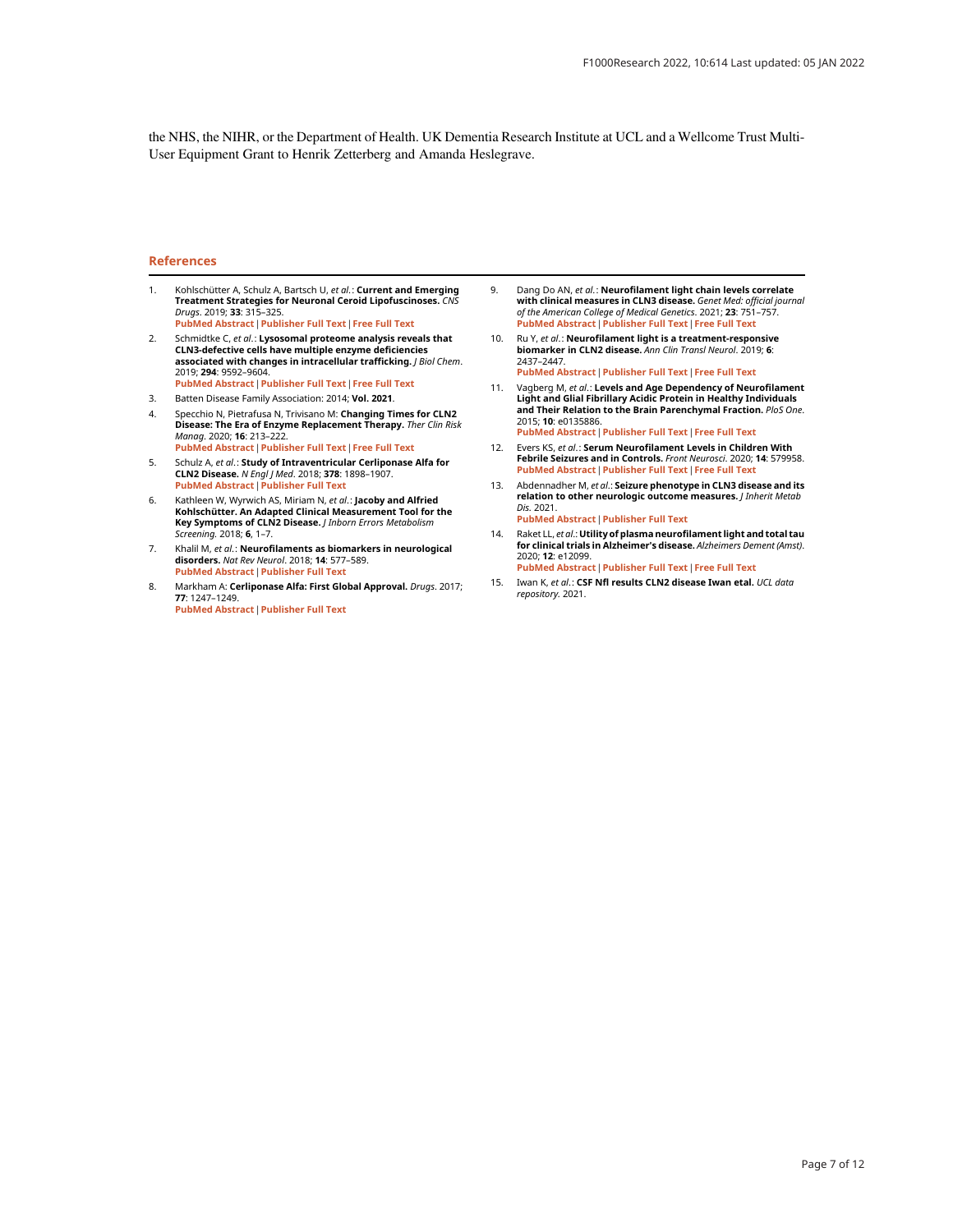# **Open Peer Review**

# **Current Peer Review Status:**

**Version 1**

Reviewer Report 09 November 2021

### <https://doi.org/10.5256/f1000research.58055.r96195>

**© 2021 Erskine D.** This is an open access peer review report distributed under the terms of the [Creative](https://creativecommons.org/licenses/by/4.0/) [Commons Attribution License](https://creativecommons.org/licenses/by/4.0/), which permits unrestricted use, distribution, and reproduction in any medium, provided the original work is properly cited.



## **Daniel Erskine**

Translational and Clinical Research Institute, Newcastle University, Newcastle upon Tyne, UK

This manuscript, by Iwan and colleagues, set out to longitudinally follow patients with the CLN2 form of Neuronal Ceroid Lipofuscinosis, to detect response to enzyme replacement therapy by evaluating CSF levels of NfL. There is a pressing need to better evaluate response to treatment in CLN2 patients receiving enzyme replacement therapy, as current measures are limited to clinical instruments. Whilst clinical scales are useful to show functional improvement, clinical features likely follow from progressive degeneration over time, and thus may lack the sensitivity to detect changes in neurodegeneration. Evaluation of NfL levels in CSF has been gaining traction as a relatively broad measure of axonal degeneration across a range of neurodegenerative conditions, and the authors quite reasonably suggest this may be a more sensitive measure of treatment response compared to clinical tests alone. NfL levels were measured in CSF using the highly sensitive SIMOA platform that is optimised for detecting even low levels of the analyte of interest. They identified a reduction in NfL over time in most cases following enzyme replacement therapy, but this was often 2-3 years following treatment initiation. The authors note the variability in response and discuss the potential of using this information to monitor treatment response and potentially adjust regimens.

Overall, I thought this was an excellent manuscript. Given the rarity of CLN2 and the longitudinal nature of this study, the number of participants was particularly impressive. I have some suggestions for the authors to consider:

- I felt there was a lack of relationship with clinical variables. Given that the stated aim of the study was to augment current monitoring with CLN2 CRS, I was surprised to see no attempt at associating changes in CLN2 CRS with NfL levels over time.  $\circ$
- $\circ$   $\,$  Was any imaging performed to corroborate the suggestion that changes in NfL are associated with reduced axonal degeneration or neurodegeneration?

## **Is the work clearly and accurately presented and does it cite the current literature?**

Yes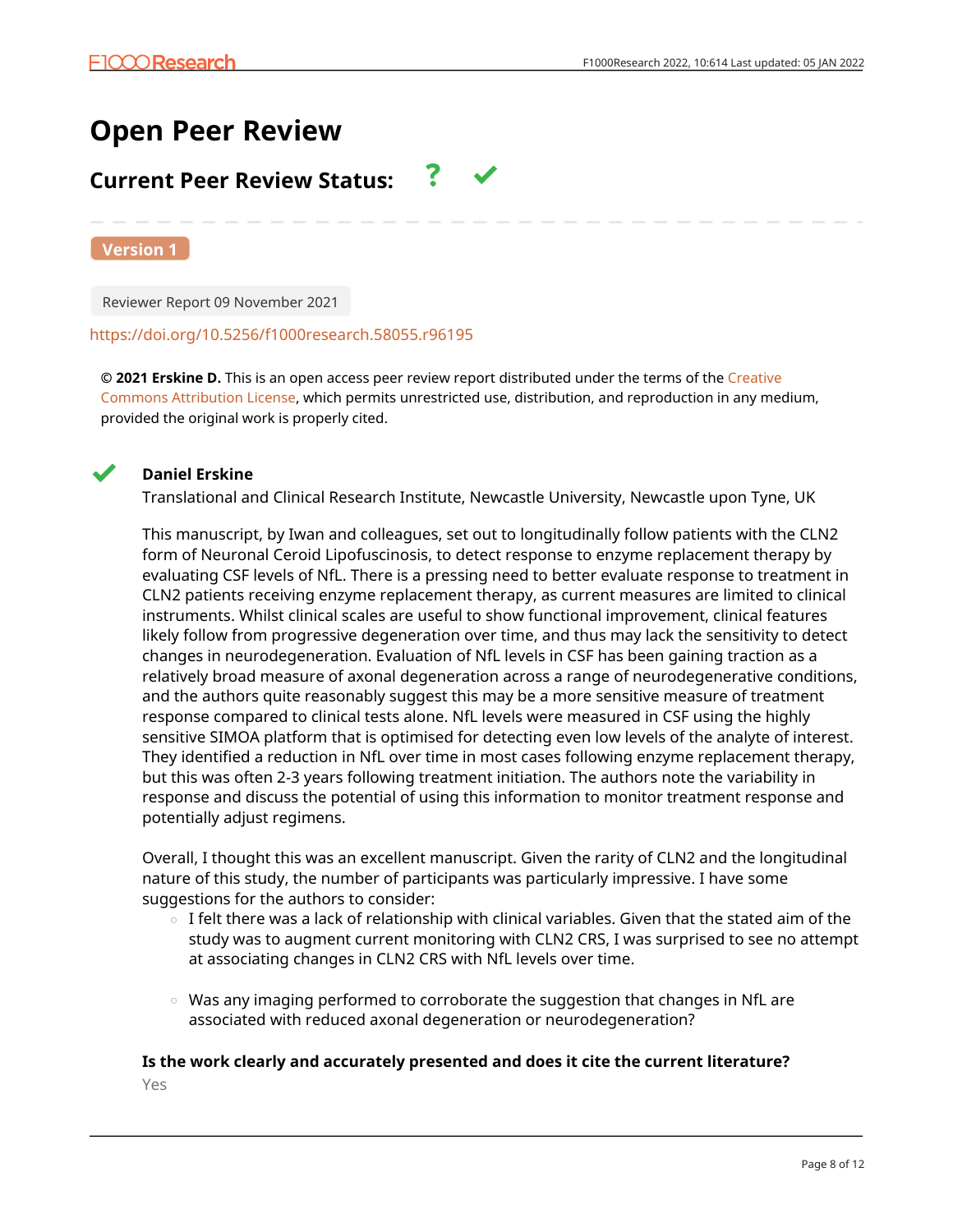## **Is the study design appropriate and is the work technically sound?**

Yes

**Are sufficient details of methods and analysis provided to allow replication by others?** Yes

## **If applicable, is the statistical analysis and its interpretation appropriate?**

Yes

**Are all the source data underlying the results available to ensure full reproducibility?** Yes

**Are the conclusions drawn adequately supported by the results?**

Yes

*Competing Interests:* No competing interests were disclosed.

*Reviewer Expertise:* Neurodegenerative disease pathology, neurometabolic disease pathology

**I confirm that I have read this submission and believe that I have an appropriate level of expertise to confirm that it is of an acceptable scientific standard.**

Author Response 03 Dec 2021

**Wendy Heywood**, University College London, London, UK

## *Many thanks for reviewing the report.*

*We tried to analyse whether the speed of loss of points on CLN2 clinical score is correlated with the slope of NFL normalisation, i.e. whether NFL levels can act as a biomarker of response to enzyme replacement therapy (ERT). We did indeed look at this and did not find a statistically significant correlation. This could be due to a few factors such as the small number of patients in the study, the fact that CLN2 score is not sufficiently sensitive to detect small changes in response or there is no real correlation between the NFL levels and the patients response to ERT.* 

*In response ot your other question the MRI scans are performed yearly in the patients which is similar to the clinical trial previously reported by Schulz et al. NEJM 2018, where MRI grey matter volume changes was one of the outcome measures. The results in our patients were in line with the clinical trial report where patients lost approximately 10.5% of total grey matter volume in the first year of treatment and 3.3%in the second year which indeed indicates neurodegenerative processes.* 

*Competing Interests:* No competing interests were disclosed.

Reviewer Report 11 August 2021

<https://doi.org/10.5256/f1000research.58055.r90536>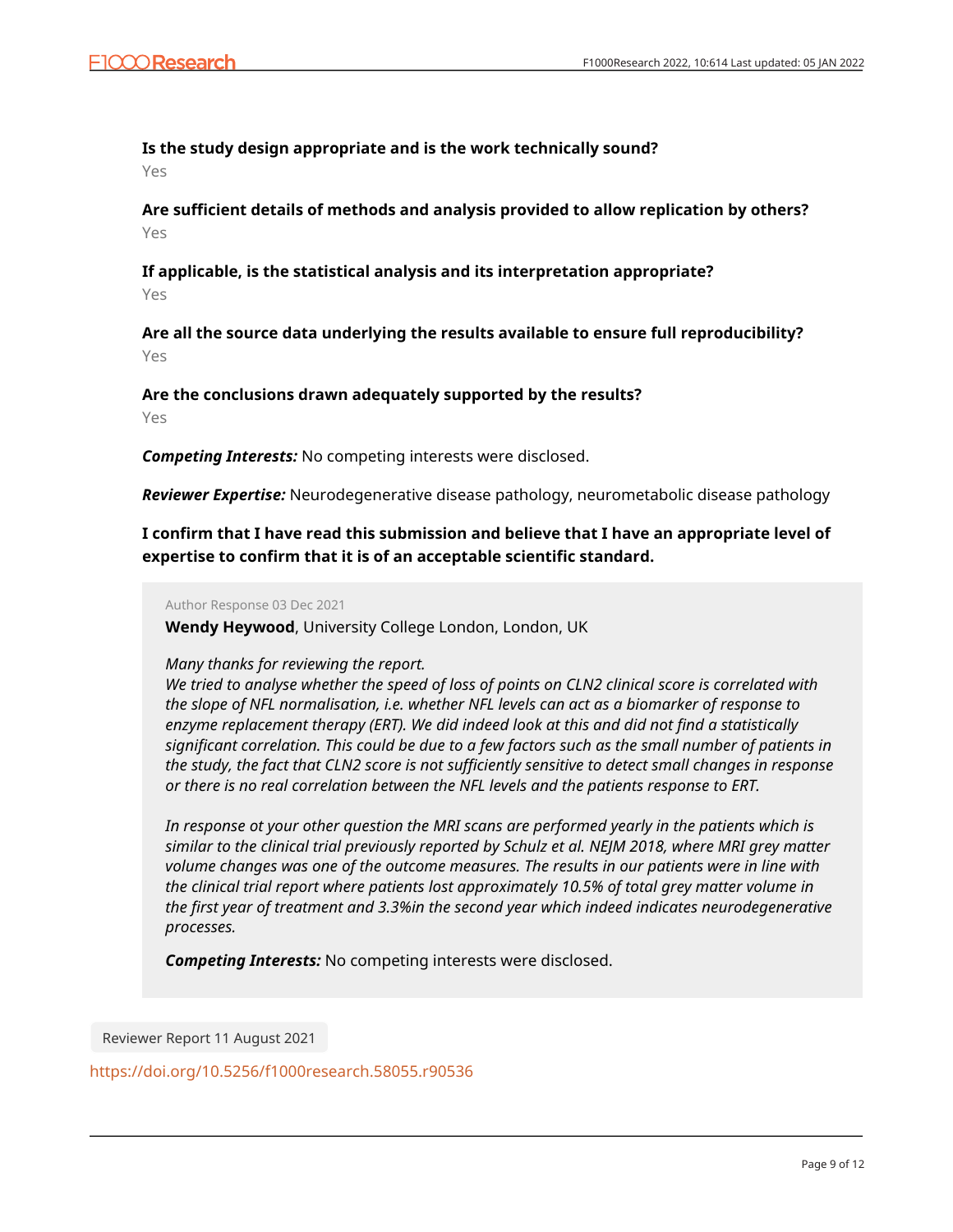**© 2021 Boutin M.** This is an open access peer review report distributed under the terms of the [Creative Commons](https://creativecommons.org/licenses/by/4.0/) [Attribution License](https://creativecommons.org/licenses/by/4.0/), which permits unrestricted use, distribution, and reproduction in any medium, provided the original work is properly cited.

#### ? **Michel Boutin**

Division of Medical Genetics, Department of Pediatrics, Centre de Recherche-CHUS, Faculty of Medicine and Health Sciences, Université de Sherbrooke, Sherbrooke, QC, Canada

The authors of this brief report have tested the possibility to use the neurofilament light chain (NfL) levels in cerebrospinal fluid as a biomarker to monitor the response to cerliponase alfa for patients suffering from CLN2, the classic late infantile neuronal ceroid lipofuscinosis. The biomarkers were analysed in specimens of six patients at the initiation of treatment and followed up from 14-84 days after, and for six other patients from 9-10 months to 2.5 yrs post-treatment. Since CLN2 is an extremely rare genetic disease, I think that it was a major accomplishment to longitudinally monitor the biomarkers for a cohort of 12 patients. The results obtained revealed a statistically significant long-term decrease of NfL levels in cerebrospinal fluid of CLN2 patients treated with cerliponase alfa. However, soon after the initiation of ERT ( $\leq 84$  days), the biomarker levels increased for some patients and decreased for others. It suggests that the NfL levels might be used to adjust patient regimen, but further studies will be needed to confirm it. Moreover, we must keep in mind that NfL is a non-specific marker of neuroinflammation, and its level is also affected by repeat surgeries and infections due to the intracerebroventricular device used to dispense the enzyme replacement therapy.

## Minor revisions:

- 1. In the title, I suggest adding "chain" between "light" and "levels".
- 2. In the second paragraph of the "Samples" section, I suggest adding the limit of detection and the limit of quantification of the Simoa kit, as well as the concentration of the internal quality control sample.
- 3. In the "Analysis section", I suggest replacing "Results were exported to Microsoft Excel<sup>15</sup>" with "Results were downloaded in the UCL data repository<sup>15</sup>"
- 4. I think that it can be less confusing for the reader if the patients are labeled 1 to 12, instead of 1480, 1479, 1488, 330 … in the figures, the table, and in the core of the manuscript.
- 5. In the "Results and Discussion" section, second paragraph, first line: Please replace (n = 5) by ( $n = 6$ ).
- 6. For Figures 1 and 2, the shape of the data point marks might be changed for the different patients (Ex: square, triangle ...) to facilitate the comprehension of the graphs when the article is printed in black and white.

## **Is the work clearly and accurately presented and does it cite the current literature?** Yes

## **Is the study design appropriate and is the work technically sound?**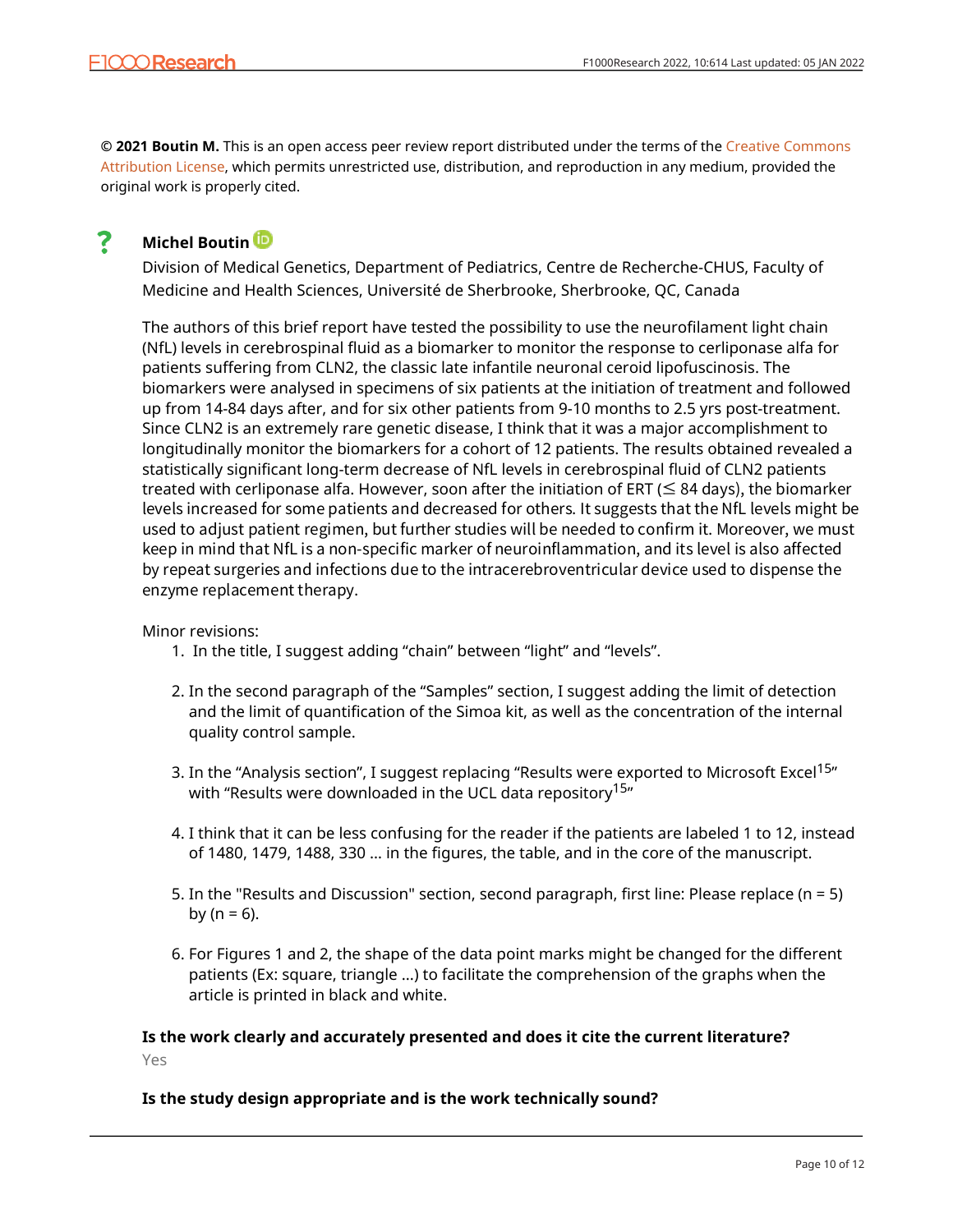Yes

**Are sufficient details of methods and analysis provided to allow replication by others?** Yes

**If applicable, is the statistical analysis and its interpretation appropriate?** Yes

**Are all the source data underlying the results available to ensure full reproducibility?** Yes

**Are the conclusions drawn adequately supported by the results?** Yes

*Competing Interests:* No competing interests were disclosed.

*Reviewer Expertise:* I have a Ph.D. in chemistry and I performed postdoctoral trainings in proteomics and metabolomics. Since 2011, I am the technical director of the Waters-CHUS Expertise Centre in Clinical Mass Spectrometry (Sherbrooke, QC, Canada). My main area of research concerns the discovery of biomarkers for rare genetic diseases using untargeted metabolomics.

**I confirm that I have read this submission and believe that I have an appropriate level of expertise to confirm that it is of an acceptable scientific standard, however I have significant reservations, as outlined above.**

Author Response 03 Dec 2021

**Wendy Heywood**, University College London, London, UK

Many thanks. All the recommended changes have been made to the manuscript.

*Competing Interests:* No competing interests were disclosed.